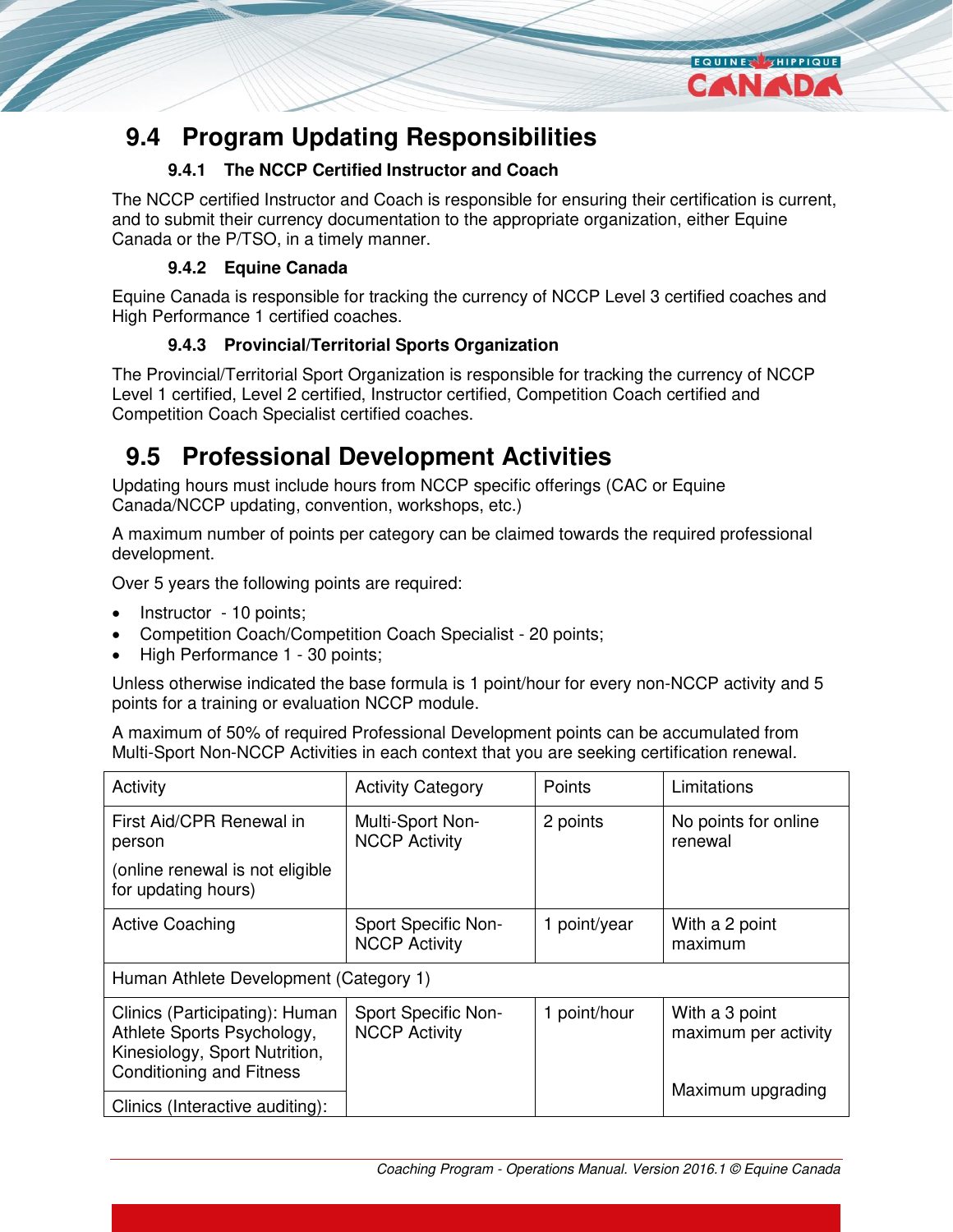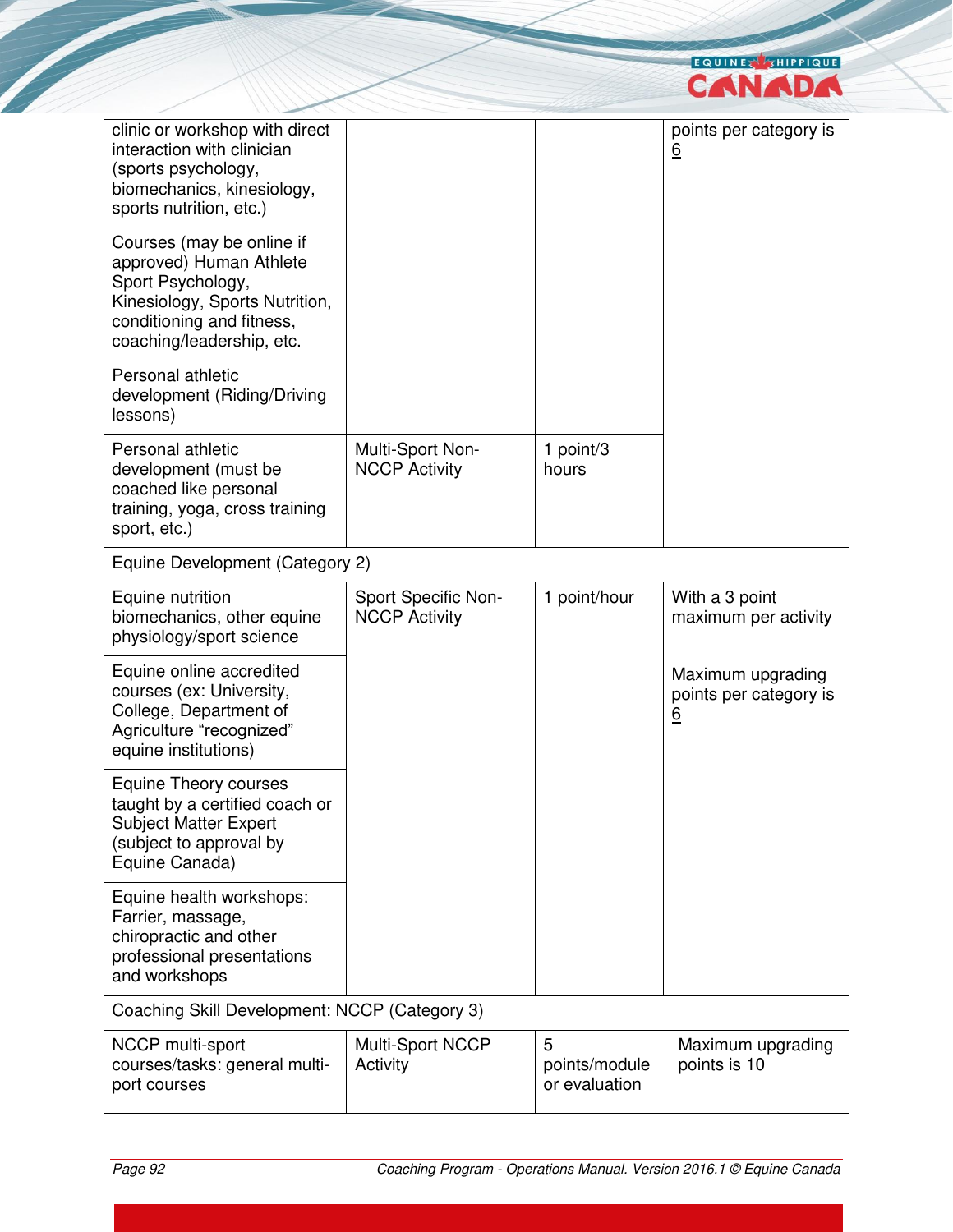

| NCCP equestrian courses:<br>Equestrian Theory,<br><b>Competition Coach</b><br>workshop, High Performance<br>training, etc.                                                                                                     | <b>Sport Specific NCCP</b><br>Activity      |              | Maximum upgrading<br>points is 10                                                  |  |  |
|--------------------------------------------------------------------------------------------------------------------------------------------------------------------------------------------------------------------------------|---------------------------------------------|--------------|------------------------------------------------------------------------------------|--|--|
| Courses/workshops on<br>teaching and coaching<br>techniques (opposed to horse<br>training). Coaching<br>techniques must be<br>specifically emphasized. In<br>person participation only, no<br>online training will be credited | Multi-Sport Non-<br><b>NCCP Activity</b>    | 1 point/hour | With a 3 point<br>maximum per activity                                             |  |  |
| Broad Sport Development (Category 4)                                                                                                                                                                                           |                                             |              |                                                                                    |  |  |
| Judges and Officials course<br>designer clinics                                                                                                                                                                                | Sport Specific Non-<br><b>NCCP Activity</b> | 1 point/hour | With a 3 point<br>maximum per activity                                             |  |  |
| Clinics in other F.E.I. equine<br>disciplines (ex: Reining,<br>Vaulting, Endurance,<br>Dressage, etc.)                                                                                                                         |                                             |              | Maximum upgrading<br>points per category<br>is 6                                   |  |  |
| Non-F.E.I. discipline and<br>alternative training clinics                                                                                                                                                                      |                                             |              |                                                                                    |  |  |
| Volunteering (Must be Equine/Equestrian related) (Category 5)                                                                                                                                                                  |                                             |              |                                                                                    |  |  |
| Volunteering in a capacity<br>that provides a new learning<br>environment for you (Para-<br>Equestrian, 4H, Pony Club,<br>Therapeutic Riding, Youth<br>Groups, Senior Groups, etc.)                                            | Sport Specific Non-<br><b>NCCP Activity</b> | 1 point/hour | With a 3 point<br>maximum per activity<br>Maximum upgrading<br>points per category |  |  |
| <b>Leadership Activities</b>                                                                                                                                                                                                   |                                             |              | is 6                                                                               |  |  |
| Acting as a Mentor Coach                                                                                                                                                                                                       |                                             |              |                                                                                    |  |  |
| Equine/Equestrian Services (Category 6)                                                                                                                                                                                        |                                             |              |                                                                                    |  |  |
| Scribing, judging or other<br>officiating at an Equine<br>Canada Sanctioned or<br><b>International Driving Shows</b>                                                                                                           | Sport Specific Non-                         | 1 point/hour | With a 3 point<br>maximum per activity                                             |  |  |
| <b>Rider Level Evaluator</b>                                                                                                                                                                                                   | <b>NCCP Activity</b>                        |              | Maximum upgrading<br>points per category                                           |  |  |
| Acting as a Mentor Coach                                                                                                                                                                                                       |                                             |              | is <u>3</u>                                                                        |  |  |